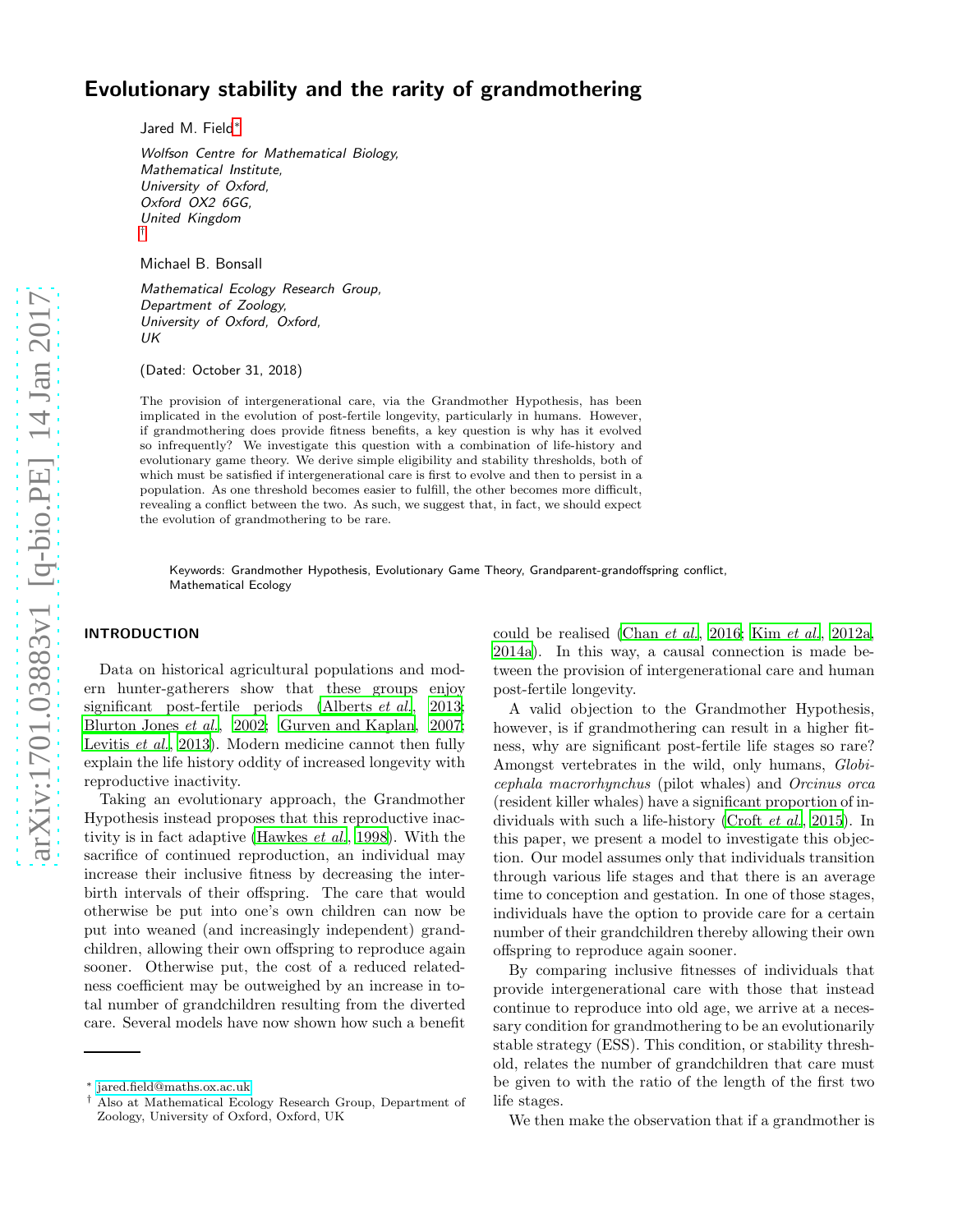to provide care for even one set of grandchildren, their expected post-fertile stage must be sufficiently long. More precisely, for grandmothering to be adaptive, it must be the case that post-fertile life exceeds the time taken to raise a weaned child to independence. If this were not the case, grandmothers would not be able to shorten their offspring's time between births by caring for some infants themselves. In this way, we derive an eligibility threshold that tells us when grandmothering is a strategy with any possible evolutionary advantage. These eligibility and stability criteria must both be satisfied for grandmothering to evolve and then to persist.

Our analyses show that there is conflict between the stability and eligibility thresholds. As it becomes increasingly easier to meet one of them, it becomes increasingly harder to fulfill the other and *vice versa*. This conflict is, at its core, a grandparent-grandoffspring conflict analogous to parent-offspring conflicts [\(Trivers, 1974\)](#page-4-9). The result of this is that there is a narrow range over which we should expect grandmothering to evolve and then to persist. In other words, we should in fact expect grandmothering to be rare.

The rest of this paper is organised as follows: In the next section we lay out our model and assumptions. Following this, we explicitly calculate the expected inclusive fitness for the two different strategies. We then find the evolutionary stability threshold, noting that if grandmothering is to be immune to evolutionary cheating, the regular grandmothering strategy should have a higher fitness. In the proceeding section, we derive the eligibility threshold. We then use ancestral parameter values to explicitly calculate these thresholds, demonstrating the conflict between the two. Finally, we summarise our findings and suggest potential tests for the Grandmother Hypothesis.

#### MODEL

As elsewhere (Kim *[et al.](#page-4-10)*, [2014b\)](#page-4-10), we assume that individuals transition through six possible life-history stages; unweaned, weaned, independent, fertile, post-fertile, and frail. If we denote the age of an individual by  $x$ , we can write these life stages as: unweaned  $x \in [0, \tau_1)$ , weaned  $x \in [\tau_1, \tau_2]$ , independent  $x \in [\tau_2, \tau_3]$ , fertile  $x \in [\tau_3, \tau_4]$ , post-fertile  $x \in [\tau_4, \tau_5)$ , and frail  $x \in [\tau_5, d]$ , where d is some maximum expected lifespan.

Once individuals reach the post-fertile period, we assume that they provide care for some of their grandchildren. We denote the number of fertile children an individual has by  $\kappa$  and the number of grandchildren a post-fertile individual can care for by  $\alpha$ . As infants are highly dependent on their mothers initially (for example, on their milk in the case of mammals), we further assume that intergenerational care can only be given once any given grandchild is weaned  $(x > \tau_1)$ .

We will eventually compare the fitness of individuals that provide grandmothering as outlined above with others that instead continue to reproduce themselves. Such evolutionary cheaters will have an older age where their post-fertile period starts. We denote this age by  $\tau_{4m}$ . In this case, the later life stages will be given by: fertile  $x \in [\tau_3, \tau_{4m}),$  post-fertile  $x \in [\tau_{4m}, \tau_5),$  frail  $x \in [\tau_5, d].$ Finally, we define the average time to conception and gestation by  $\beta$ .

## **FITNESS**

If it occurs that individuals with a shorter post-fertile phase achieve a higher fitness, we should expect selection to act on the shortening of this stage, reducing it further. In such a scenario, the post-fertile stage and hence the ability to grandmother should disappear.

As the only difference in the two strategies occurs during one stage, to compare them it is sufficient to compare their inclusive fitnesses over that stage. In particular, we focus attention on the period defined by

$$
\tau_{4m} - \tau_4. \tag{1}
$$

In the absence of grandmothering, an individual will have to raise their own infants to  $\tau_2$  (independence). As the average time to conception and gestation is  $\beta$ , over our period of interest an individual will be able to produce

$$
\frac{\tau_{4m} - \tau_4}{\beta + \tau_2} \tag{2}
$$

infants.

Similarly, their  $\kappa$  fertile children will be able to produce the same amount. Thus, the inclusive fitness over that period of an individual without grandmothering will be

<span id="page-1-0"></span>
$$
r_m = \frac{1}{2} \left( \frac{\tau_{4m} - \tau_4}{\beta + \tau_2} \right) + \frac{\kappa}{4} \left( \frac{\tau_{4m} - \tau_4}{\beta + \tau_2} \right),\tag{3}
$$

where we have added the appropriate relatedness coefficients to distinguish children and grandchildren.

In the alternative scenario, an individual does not produce any infants themselves over our period of interest. Instead, they provide care for  $\alpha$  of their grandchildren, allowing  $\alpha$  of their own children to reproduce earlier than  $\tau_2$  at age  $\tau_1$ . The remainder of their children (if there are any) will, however, have to raise their infants to  $\tau_2$ . Hence, the inclusive fitness of an individual that grandmothers as usual will be

<span id="page-1-1"></span>
$$
r = \frac{1}{4} \left( \alpha \left( \frac{\tau_{4m} - \tau_4}{\beta + \tau_1} \right) + (\kappa - \alpha) \left( \frac{\tau_{4m} - \tau_4}{\beta + \tau_2} \right) \right), \quad (4)
$$

where again, the weight out the front accounts for relatedness.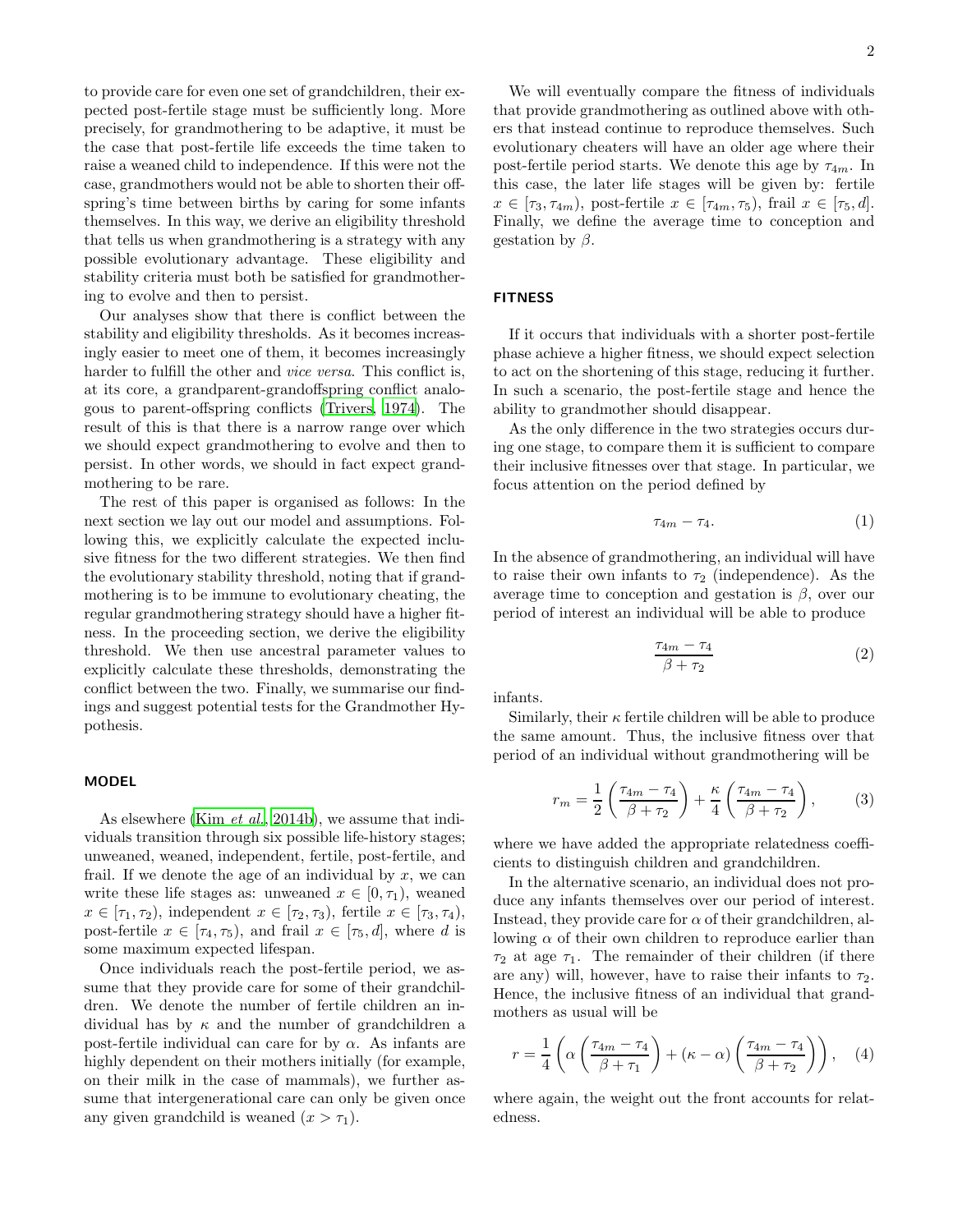## EVOLUTIONARY STABILITY THRESHOLD

For grandmothering to be an ESS and immune to evolutionary cheating [\(Maynard Smith, 1982\)](#page-4-11), it must be that the fitness benefits of providing intergenerational care outweigh the costs of not continuing one's own reproduction. In other words, it must be that the fitness of the regular grandmothering strategy is higher than the strategy with a reduced post-fertile stage so that

$$
r > r_m. \tag{5}
$$

Using [\(3\)](#page-1-0) and [\(4\)](#page-1-1) and rearranging we find that

$$
\alpha > 2\left(\frac{\beta + \tau_1}{\tau_2 - \tau_1}\right). \tag{6}
$$

There is hence a threshold value of number of grandchildren that must be cared for if grandmothering is to be maintained in a population. Further, this threshold depends crucially on the ratio of the time it takes to produce and wean an infant and the duration of the weaned stage. For example, for this threshold to be less than one, the average weaned stage of a species must be at least two times as long as the stage previous. Whether or not this condition is met depends on the ecology, physiology and developmental speed of a species.

#### LIFE HISTORY THRESHOLD

If a grandmother is to successfully care for at least one set of grandchildren, they must live long enough. More precisely, it should be that the expected post-fertile period is longer than the weaned period so that

$$
\tau_5 - \tau_4 > \tau_2 - \tau_1. \tag{7}
$$

If the post-fertile period were less than the weaned period, the grandmother would die before any of the infants they are caring for reach independence, resulting in their likely death too. In this case, a grandmothering strategy cannot provide any evolutionary advantage.

It is important to note that this eligibility threshold is in opposition to the stability threshold. The stability threshold becomes increasingly easier to meet as the weaned period  $\tau_2 - \tau_1$  increases. However, an increase in the same stage makes the eligibility threshold more difficult to achieve. While it is in the interest of the infant to have an increasingly higher  $\tau_2$ , grandmothers will spread more of their genes if this age is lower. In other words, there exists a grandparent-grandoffspring conflict entirely akin to parent-offspring conflicts [\(Trivers, 1974\)](#page-4-9). We suggest that this conflict goes some way towards explaining the rarity of grandmothering.

<span id="page-2-0"></span>



#### ANCESTRAL PARAMETER ESTIMATES

In the case of ancestral humans, a previous study has estimated  $\beta$  to be approximately one year (Kim *[et al.](#page-4-10)*, [2014b\)](#page-4-10). This is found by assuming an average time to conception of half a year which is added to an average taken over the gestation times of humans, gorillas and chimpanzees. Age of weaning,  $\tau_1$  is taken to be two years. This is based on the observation that in some human populations, after this age a mother's death does not increase offspring mortality [\(Sear and Mace, 2008\)](#page-4-12). Additionally, it has been noted that chimpanzees can survive the death of their mother at this age if (a rare event) they are adopted [\(Mace, 2000\)](#page-4-13). With these values, we can explicitly calculate the stability threshold (solid line) for any value of  $\tau_2$  as in Fig. [1.](#page-2-0) Observe that as  $\tau_2$  increases, grandmothers must care for significantly fewer infants for grandmothering to provide evolutionary benefits. The eligibility threshold (dotted line) is also plotted in Fig. [1](#page-2-0) for the same ancestral parameter estimates. In contrast to the stability threshold, it increases as a function of  $\tau_2$ .

Notice that, in Fig. [1,](#page-2-0) in the region to the right of  $\tau_2 = 8$  a grandmother must only care for one infant for grandmothering to be an ESS. However, here the postfertile period must be in excess of six years. By contrast, to the left where the post-fertile period can be shorter, a grandmother must care for more than one. This might be fulfilled if, as the Grandmother Hypothesis suggests, the environment of our ancestors changed. Further left still however we see that the stability threshold eventually becomes biologically unrealistic. Only through an intermediate range are both thresholds biologically realisable.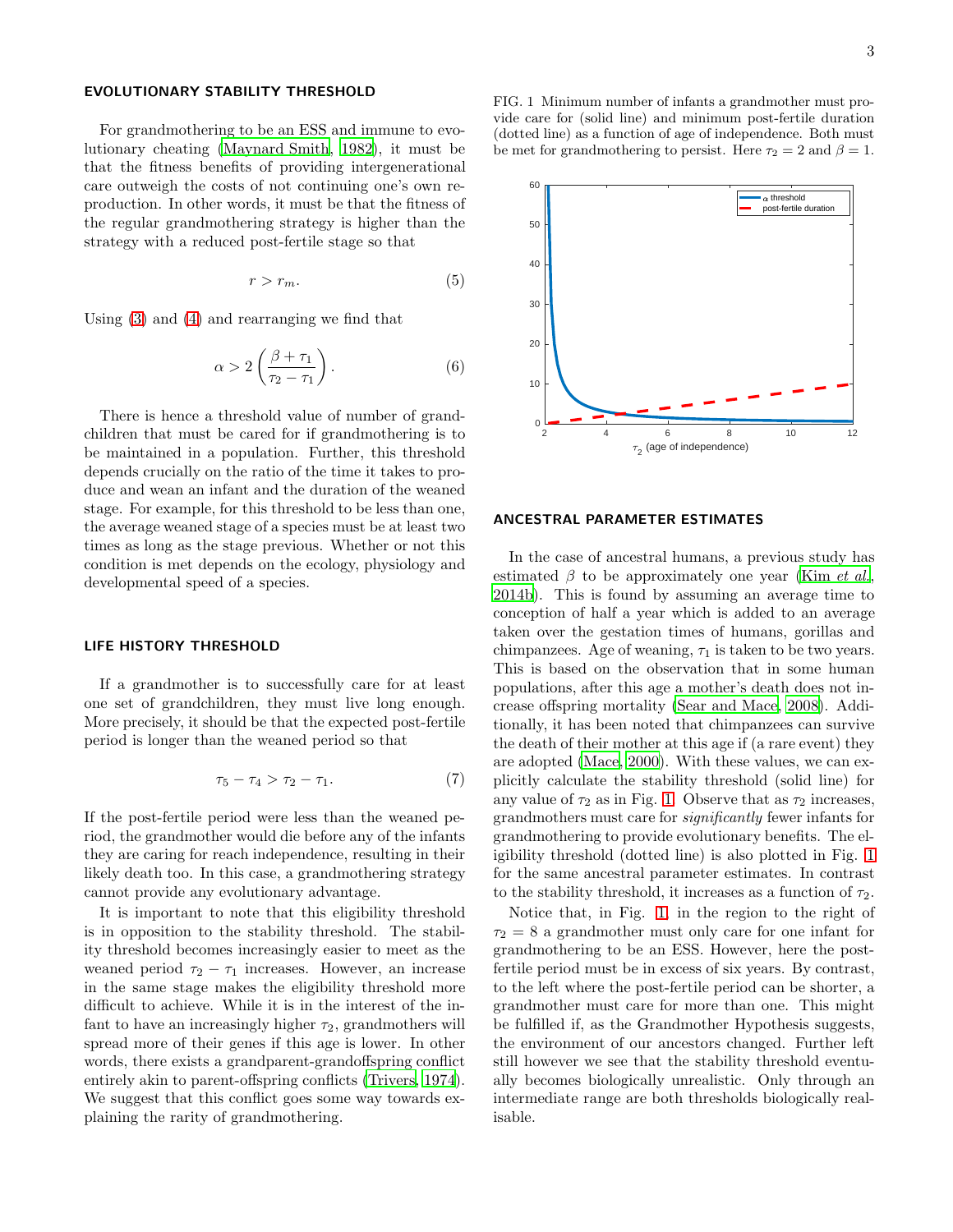## DISCUSSION

Intergenerational care, via the Grandmother Hypothesis, has been implicated in the evolution of post-fertile human longevity [\(Hawkes, 2003;](#page-4-14) [Hawkes](#page-4-4) et al., [1998;](#page-4-4) Kim [et al.](#page-4-15), [2012b](#page-4-15), [2014b\)](#page-4-10). The extension of lifespan without an extension of fertility may be evolutionarily beneficial if, by caring for grandchildren, the interbirth intervals of one's children are shortened. A valid objection to this hypothesis, however, is if grandmothering does allow an organism to spread more of its genes, why is it so rare? Here, we developed a simple quantitative model to investigate this objection.

This model assumed that individuals transition through six possible life-history stages and that there is an average time to conception and of gestation. With this set-up, we noted that if a grandmother strategy is to allow the provision of enough care, the post-fertile stage should be longer than the weaned staged of their grandchildren. Indeed, it is also in the interest of children, who have twice the amount of genetic material at stake, for this to be the case. This led to a simple eligibility threshold.

We additionally asked the question, assuming grandmothering has evolved, when will it persist. Competing with individuals that continue reproducing into old age, we found that grandmothering will achieve a higher fitness only if care can be provided for a threshold number of grandchildren. This stability threshold depended on the ratio of the time it takes to produce and wean an infant and the duration of the weaned stage.

For grandmothering to evolve in the first place, and then for it to persist, both thresholds need to be met. Crucially, however, there is conflict between these two conditions. As it becomes increasingly easier to meet one, it becomes increasingly more difficult to meet the other.

Taking ancestral parameter estimates available in the literature (Kim *[et al.](#page-4-10)*, [2014b\)](#page-4-10), we then explicitly calculated both thresholds as functions of the age where individuals become independent. This highlighted that, for our ancestors, there was a small window of opportunity for grandmothering to evolve and persist. Our analyses have hence shown that in fact one should instead *expect* grandmothering to evolve infrequently.

This window, if the Grandmother Hypothesis is correct, was realised because of a fortuitous intersection of ecology and phylogeny. In particular, the Grandmother Hypothesis suggests that savanna-like environments, which increased during the Pliocene epoch, led our ancestors to subsist on plant foods that were manageable by older and bigger individuals but not by juveniles [\(Hawkes and Blurton Jones](#page-4-16), [2005\)](#page-4-16). This may have allowed the stability threshold to be met, particularly with economies of scale arising from grandchildren approaching independence. The eligibility threshold, if they live long enough, is also met by our closest relatives the chimpanzees [\(Cohen, 2004;](#page-4-17) [Robson and Wood, 2008\)](#page-4-18). However, chimpanzees that do have post-fertile periods are not the norm but the exception; overall post-reproductive representation is low [\(Levitis](#page-4-3) et al., [2013\)](#page-4-3). Nonetheless, it is possible that our last common ancestor also fulfilled this criterion. In this case, the question of 'why us and not them?' can be answered by ecology and in particular the stability threshold we derived.

Unlike previous modelling on this topic, the simple thresholds of this paper all involve life history traits that can be measured. In this way, our work aims to make the evolutionary view of grandmothering testable. If grandmothering is observed and these conditions are not met, it would suggest that grandmothering is occurring for different reasons. This would then in turn cast doubt on the link between intergenerational care and post-fertile longevity. Further, the results of this paper suggest particular scenarios where we might search for non-human animals that grandmother. Additionally, once data are available, these thresholds could be used to see if the Grandmother Hypothesis can apply to other organisms (such as pilot and killer whales) that we know to have significant post-reproductive representation.

At the heart our results is a grandparentgrandoffspring conflict that results in difficulty in fulfilling both necessary thresholds. While the literature on parent-offspring conflicts is prolific, formal work on intergenerational conflicts appears comparatively scant. In future work, it will be interesting to fully tease out the ramifications of such a conflict.

# COMPETING INTERESTS

We have no competing interests.

# AUTHORS' CONTRIBUTIONS

JMF carried out the research. JMF and MBB wrote the manuscript.

#### FUNDING

JMF is funded by the Charles Perkins Scholarship with additional financial support from UTS, Sydney.

## ACKNOWLEDGMENTS

We thank Thomas W. Scott for valuable comments and discussion.